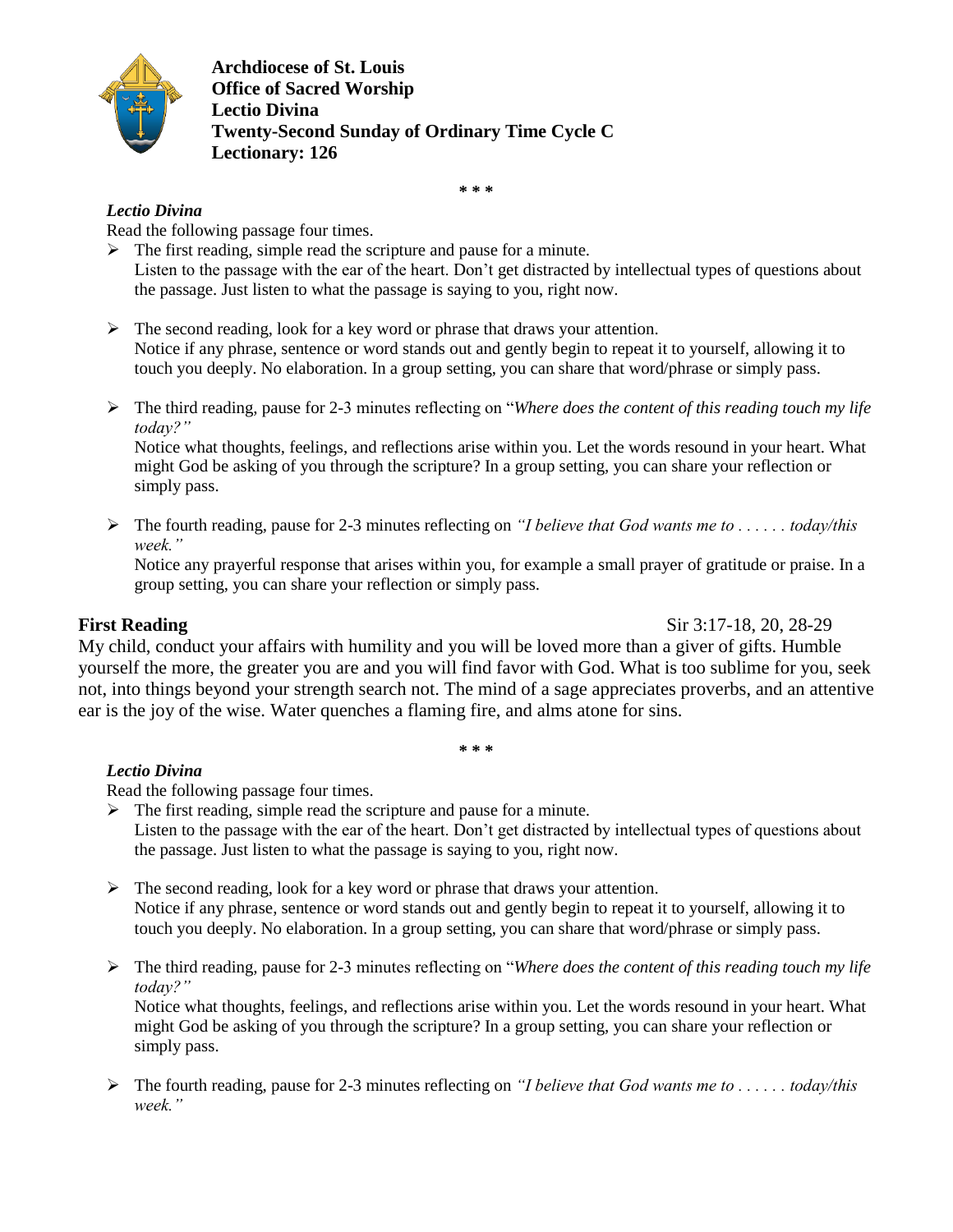

**Archdiocese of St. Louis Office of Sacred Worship Lectio Divina Twenty-Second Sunday of Ordinary Time Cycle C Lectionary: 126**

Notice any prayerful response that arises within you, for example a small prayer of gratitude or praise. In a group setting, you can share your reflection or simply pass.

## **Responsorial Psalm** Ps 68:4-5, 6-7, 10-11

*R. (cf. 11b) God, in your goodness, you have made a home for the poor.*

The just rejoice and exult before God; they are glad and rejoice. Sing to God, chant praise to his name; whose name is the LORD.

## *R. God, in your goodness, you have made a home for the poor.*

The father of orphans and the defender of widows is God in his holy dwelling. God gives a home to the forsaken; he leads forth prisoners to prosperity.

## *R. God, in your goodness, you have made a home for the poor.*

A bountiful rain you showered down, O God, upon your inheritance; you restored the land when it languished; your flock settled in it; in your goodness, O God, you provided it for the needy.

## *R. God, in your goodness, you have made a home for the poor.*

**\* \* \***

### *Lectio Divina*

Read the following passage four times.

- $\triangleright$  The first reading, simple read the scripture and pause for a minute. Listen to the passage with the ear of the heart. Don't get distracted by intellectual types of questions about the passage. Just listen to what the passage is saying to you, right now.
- $\triangleright$  The second reading, look for a key word or phrase that draws your attention. Notice if any phrase, sentence or word stands out and gently begin to repeat it to yourself, allowing it to touch you deeply. No elaboration. In a group setting, you can share that word/phrase or simply pass.
- The third reading, pause for 2-3 minutes reflecting on "*Where does the content of this reading touch my life today?"*

Notice what thoughts, feelings, and reflections arise within you. Let the words resound in your heart. What might God be asking of you through the scripture? In a group setting, you can share your reflection or simply pass.

 The fourth reading, pause for 2-3 minutes reflecting on *"I believe that God wants me to . . . . . . today/this week."*

Notice any prayerful response that arises within you, for example a small prayer of gratitude or praise. In a group setting, you can share your reflection or simply pass.

## **Second Reading** *Heb 12:18-19, 22-24a*

Brothers and sisters: You have not approached that which could be touched and a blazing fire and gloomy darkness and storm and a trumpet blast and a voice speaking words such that those who heard begged that no message be further addressed to them. No, you have approached Mount Zion and the city of the living